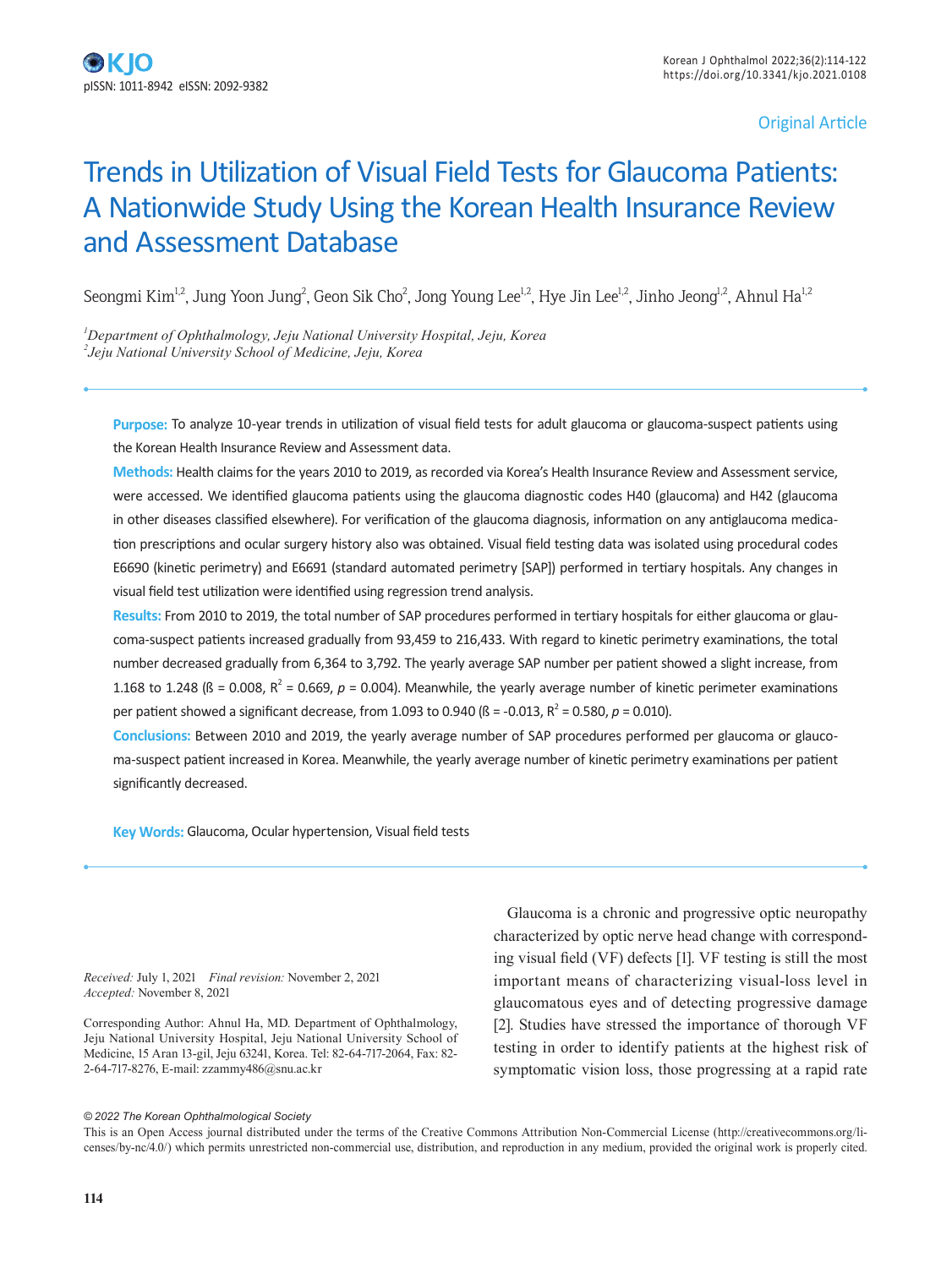and those manifesting central VF damage [3,4].

There has been recent and increasing interest in more objective, faster, and more repeatable imaging techniques for evaluation of structural damage in glaucoma patients. Most notably, optical coherence tomography (OCT) has been improved markedly in terms of imaging protocols, algorithms, and new parameters, all of which have enhanced its glaucoma diagnosis and progression-assessment utility [5]. By contrast, VF testing tends to be a long and tiring as well as variable process that is reliant on often-inexperienced examiners' subjective observation and analysis [6].

In this context, although VF testing remains a central component of examination for glaucoma and glaucoma-suspect patients, clinicians recently have become increasingly reliant upon computerized imaging technologies in the diagnosis and monitoring of glaucoma [7]. Therefore, the goal of this study was to analyze the last decade's trends (2010–2019) in VF test utilization for adult glaucoma or glaucoma-suspect patients based on the available Korean Health Insurance Review and Assessment (HIRA) data. Specifically, we analyzed data at tertiary hospitals in an attempt to improve the accuracy of diagnostic codes in glaucoma or suspect patients and to focus on glaucoma subspecialists' practice.

# **Materials and Methods**

### Ethics statement

This study was exempted from any necessity of review by the institutional review board of Jeju National University Hospital, since it did not collect or record any information of a personally identifiable nature.

#### Data sources

We accessed health claims recorded from 2010 to 2019 via Korea's HIRA service. In Korea, a single national insurer, the National Health Insurance system, is responsible for the health insurance of almost 97% of the Korea-resident population [8]. Medical claims made to the National Health Insurance consist of demographic information, diagnoses, procedures, prescription records, and inpatients' and outpatients' direct medical costs. All health claims thus submitted are reviewed by HIRA, which references the Korean Standard Classification of Disease (7th revision) that includes several changes specifically related to the Korean situation according to the International Classification of Diseases (10th revision). Those among the population not insured by National Health Insurance (3% of the population) are covered by either the Medical Assistance Program or the Medical Care for Patriots and Veterans Affairs scheme. Any claims submitted under these schemes also are reviewed by HIRA. The HIRA database, therefore, covers the entire population and their medical claims.

The HIRA database is restricted; access is permitted only once and the approval by the HIRA Deliberative Committee is granted for studies conducted for the common good. Subsequent to our study's approval, we identified glaucoma patients registered during the 2010 to 2019 period using the glaucoma diagnostic codes H40 (glaucoma) and H42 (glaucoma in other diseases classified elsewhere). The H40 code covers diagnoses of glaucoma suspect (or ocular hypertension, H400), open-angle glaucoma (H401, including normal-tension glaucoma and primary open-angle glaucoma), angle-closure glaucoma (H402), secondary glaucoma (H403–406), other glaucoma (H408), and unspecified glaucoma (H409). The H42 code category includes endocrine-, nutritional-, and/or metabolic-disease-related diagnoses (H420). To obtain VF testing data, we identified cases with the codes E6690 (kinetic perimetry) and E6691 (standard automated perimetry [SAP]).

For the final analysis, we focused on data at tertiary hospitals in an attempt to improve the accuracy of diagnostic codes for glaucoma or suspect patients. A previous study on diagnostic accuracy in HIRA data showed that diagnoses tend to be more accurate for severe conditions rather than minor ones, for inpatient settings than for outpatient ones, and in hospitals than in clinics [9]. Further, since most of the glaucoma subspecialists in Korea are concentrated in tertiary hospital, we intended to focus on glaucoma subspecialists' practice.

For verification of glaucoma diagnosis, we accessed information on any antiglaucoma medication prescriptions and ocular surgery history. The antiglaucoma medications were classified according to the applicable HIRA drug-ingredient codes (Supplementary Table 1). The surgical codes, meanwhile, were those for the following procedures: nonpenetrating filtering surgery (S5040), iridotomy (S5041), filtering surgery (S5042), trabeculectomy (S5043),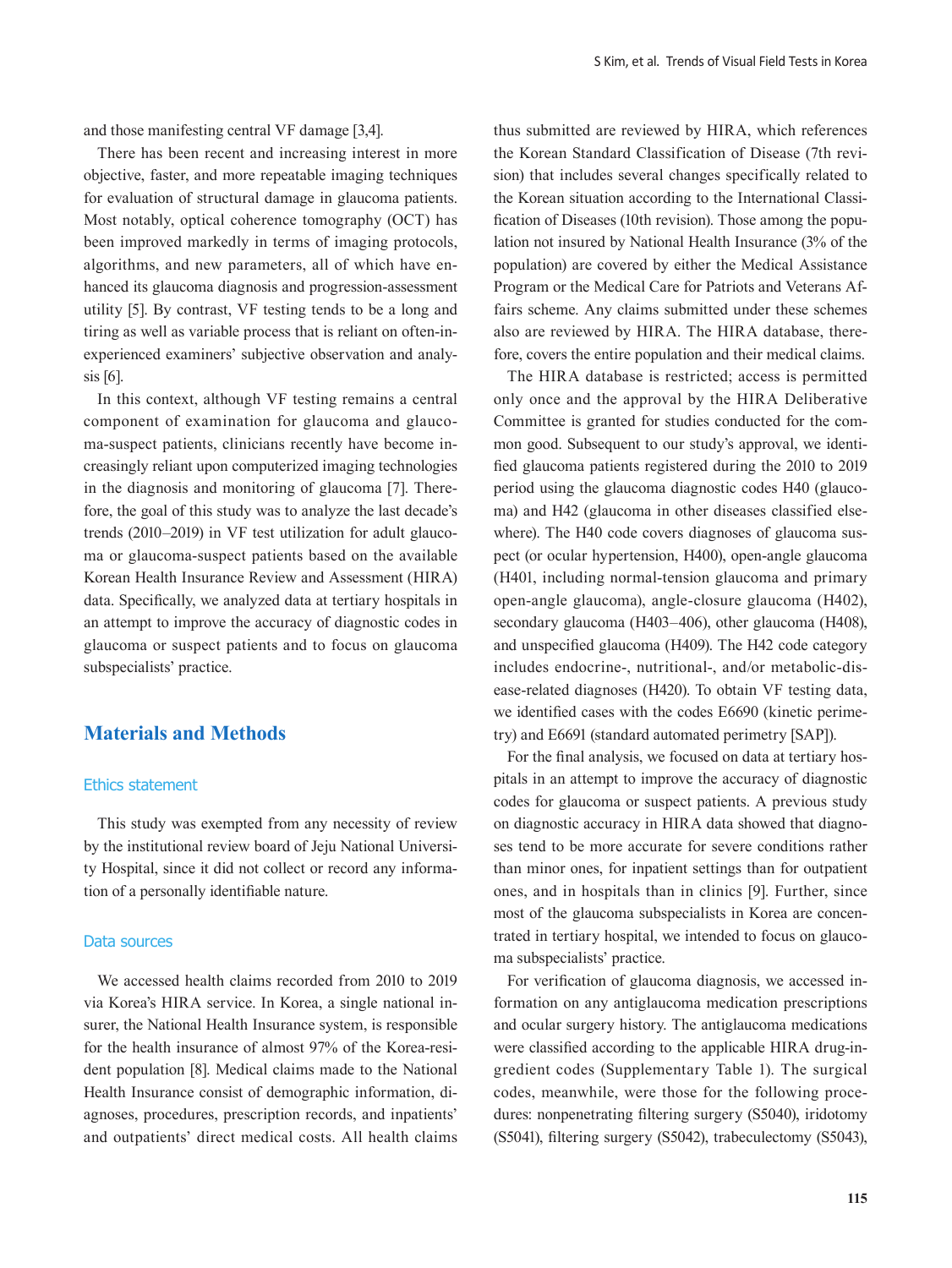cyclophotocoagulation (S5044), cyclocryosurgery for glaucoma (S4055), trabeculotomy (S4057), sinusotomy (S4058), and glaucoma implant surgery (S5049).

## Statistical analysis

A statistical analysis was conducted by R ver. 3.6.1 (The R Foundation for Statistical Computing, Vienna, Austria; https://www.r-project.org/). The parameters analyzed were as follows: (1) annual number of VF tests (kinetic perimetry or SAP) performed for glaucoma or glaucoma-suspect patients; (2) annual number of glaucoma or glaucoma-suspect patients with at least one VF test (kinetic perimetry or SAP); (3) 10-year trends of average number of VF tests per glaucoma patient; and (4) average number of VF tests per patient according to age (in 10-year increments). When a series of measurements are obtained according to a time series, trend estimation can be used to make and justify statements on tendencies in the data by relating the measurements to the times at which they occurred [10]. Therefore, in order to explore any decadal changes in VF test utilization, we conducted a linear regression trend analysis.

## **Results**

## Ten-year trends in utilization of VF tests

The total number of SAP procedures performed in tertiary hospitals for either glaucoma or glaucoma-suspect patients gradually increased over the course of 2010 to 2019, from 93,459 to 216,433 (Fig. 1A). The number of glaucoma patients also increased from 73,716 to 124,442 during this period. There was a significant trend of increase in the annual average number of SAP performed per one glaucoma patient (from 0.63 to 0.87,  $\beta = 0.024$ ,  $R^2 = 0.940$ ,  $p < 0.001$ ). During this decade, the average number of glaucoma or glaucoma-suspect patients on whom at least one SAP was performed increased steadily as well (Fig. 1B). The annual average for the number of  $\frac{2}{1}$ <br> $\frac{1}{5}$  $\frac{40}{4}$  $\overline{\mathfrak{g}}$  on Age (yr)



one SAP. patients according to 10-year age increments. (B) The annual number of glaucoma or glaucoma-suspect patients who performed at least Fig. 1. (A) The total number of standard automated perimetry (SAP) performed in tertiary hospitals for glaucoma or glaucoma-suspect  $\sum_{1}^{1}$ 



10-year age increments. (B) The annual number of glaucoma or glaucoma-suspect patients who performed at least one kinetic perimetry. **Fig. 2.** (A) The total number of kinetic perimetry performed in tertiary hospitals for glaucoma or glaucoma-suspect patients according to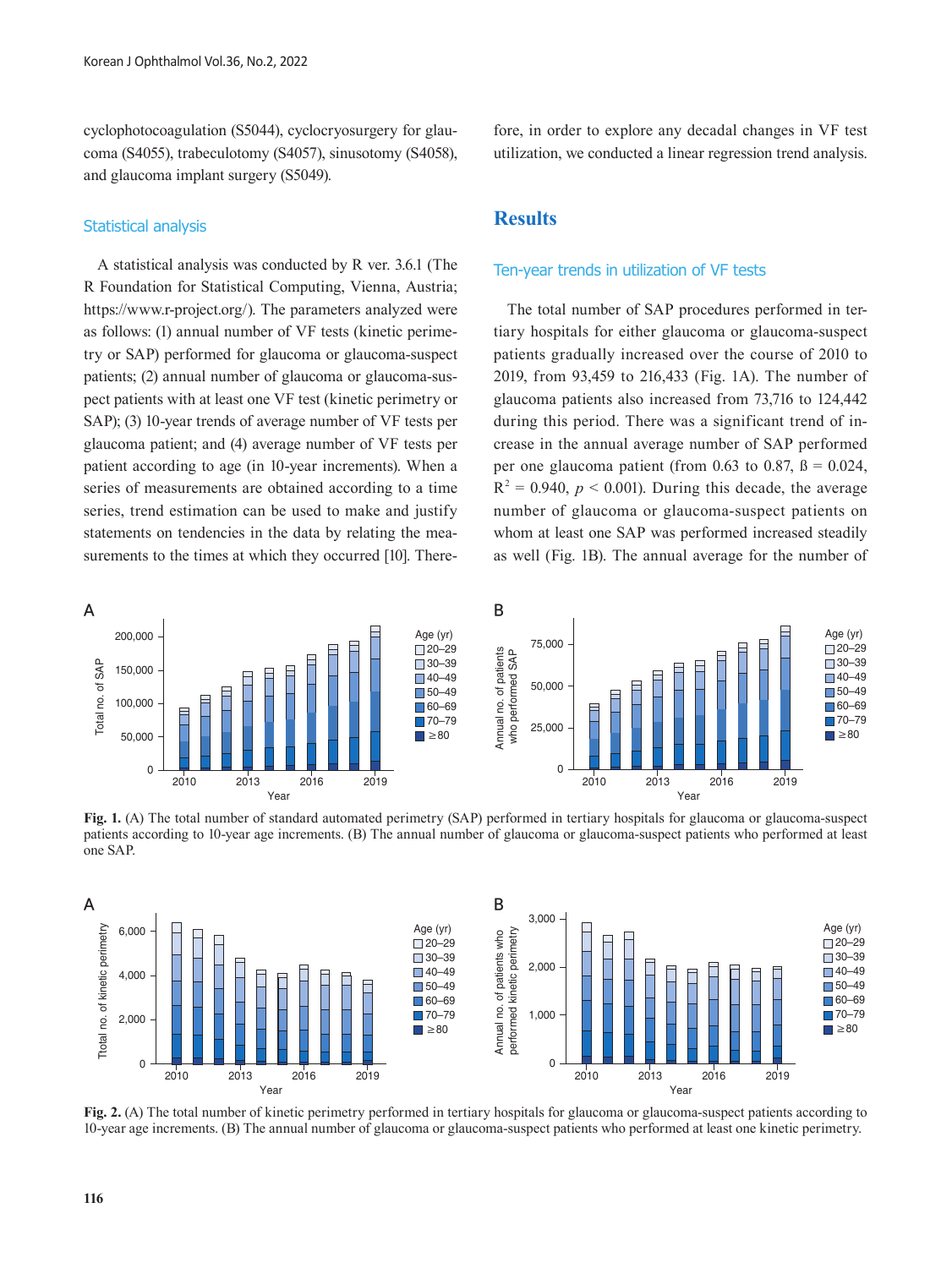tests performed per patient who underwent at least one SAP showed a slight increase, from 1.168 to 1.248 ( $\beta$  = 0.008,  $R^2 = 0.669$ ,  $p = 0.004$ ).

As for kinetic perimetry, the total number of examinations performed, in tertiary hospitals, for glaucoma or glaucoma-suspect patients decreased gradually, from 6,364 to 3,792 (Fig. 2A). Since the number of patients diagnosed with glaucoma increased significantly as presented above, the annual average for the number of kinetic perimetry performed per glaucoma patient significantly decreased (from 0.04 to 0.02,  $\beta$  = -0.002,  $R^2$  = 0.638,  $p$  = 0.006). The average number of glaucoma or glaucoma-suspect patients on whom at least one kinetic perimetry also showed a decrease (Fig. 2B). Across the decade, there was an apparent and significant decrease in the annual average number of examinations performed per patient who underwent at least one kinetic perimetry (from 1.093 to 0.940,  $\beta$  = -0.013,  $R^2 = 0.580$ ,  $p = 0.010$ ) (Fig. 3A). Table 1 shows a detailed summary of the numbers of VF tests (i.e., SAP and kinetic perimetry) and of patients diagnosed as either glaucoma or glaucoma suspect over the course of the period from 2010 to 2019.

#### Trends of VF tests according to age groups

Table 2 summarizes the total numbers of SAP proce-

dures performed on either glaucoma or glaucoma-suspect patients with respect to age (in 10-year age increments). The total number of SAP procedures was consistently the highest in the 50 to 59 years and 60 to 69 years age groups. The average number of SAP procedures per patient was smallest in the oldest age group (i.e., over 80 years;  $\beta$  = -0.003,  $R^2 = 0.747$ ,  $p = 0.012$ ) (Fig. 3B).

The total numbers of kinetic perimetry examinations performed on glaucoma or glaucoma-suspect patients according to age (in 10-year increments) are shown in Table 3. The numbers significantly decreased with patient age  $(β =$  $-0.009$ ,  $R^2 = 0.975$ ,  $p < 0.001$ ) (Fig. 3B).

## Trends of VF tests for treated glaucoma patients

To verify the SAP trends among treated glaucoma patients, we obtained information on any antiglaucoma medication prescription and glaucoma surgery history. Given that the HIRA drug-ingredient codes were revised in 2016, we analyzed the data only for 4 years, 2016 through 2019. Table 4 summarizes the total numbers of SAP procedures performed on treated glaucoma patients during that 4-year period. The count was consistently highest in the 60 to 69 years group (Fig. 4A, 4B). The annual average numbers of SAP procedures performed per patient showed similar trends between treated glaucoma and the entire glaucoma



**Fig. 3.** (A) The annual average number of visual field examinations performed per patient. Note that only the annual number of kinetic perimetry performed per glaucoma patient (red line) corresponds to the Y-axis on the right. (B) The vertical axis shows the mean number of visual field examinations performed per patient averaged over the 10-year period (2010–2019); the horizontal axis shows age in 10-year increments. SAP = standard automated perimetry.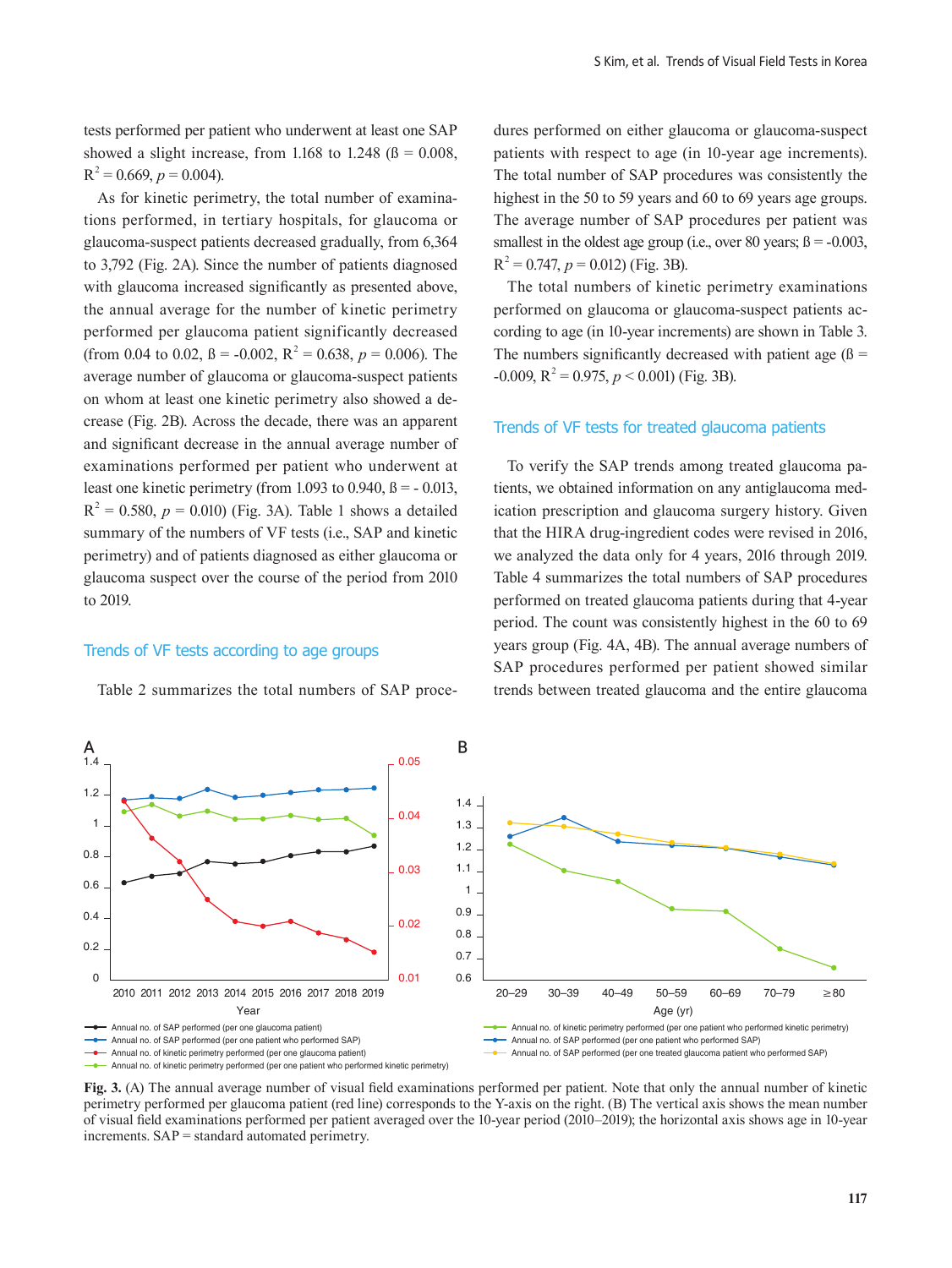| 153,059<br>101,289<br>96,232                                                       | 102,582                                                  |                                                  |                                                |                                                   |                                          |
|------------------------------------------------------------------------------------|----------------------------------------------------------|--------------------------------------------------|------------------------------------------------|---------------------------------------------------|------------------------------------------|
|                                                                                    |                                                          | 07,442                                           | 13,415                                         | 17,265                                            | 124,442                                  |
|                                                                                    |                                                          |                                                  | 189,375                                        | 195,087                                           |                                          |
|                                                                                    | 157,072<br>65,559                                        | 173,920<br>71,610                                | 76,720                                         | 78,777                                            |                                          |
|                                                                                    |                                                          |                                                  |                                                |                                                   |                                          |
|                                                                                    |                                                          |                                                  |                                                |                                                   |                                          |
|                                                                                    |                                                          |                                                  |                                                |                                                   |                                          |
|                                                                                    |                                                          |                                                  |                                                |                                                   |                                          |
|                                                                                    |                                                          |                                                  |                                                |                                                   |                                          |
|                                                                                    |                                                          |                                                  |                                                |                                                   |                                          |
| $48,175$<br>$59,827$<br>$0.77$<br>$1.24$<br>$4,788$<br>$2,174$<br>$0.02$<br>$1.10$ | 64,657<br>0.76<br>1.18<br>4,236<br>2,027<br>0.02<br>0.04 | $0.77$<br>1.20<br>4,102<br>1,961<br>1.05<br>1.05 | 0.81<br>1.21<br>4,497<br>2,100<br>0.02<br>0.02 | $0.83$<br>1.23<br>4,252<br>2.038<br>2.038<br>0.02 | $0.83$<br>1.24<br>4,131<br>1.969<br>1.05 |

**Table 2.** The total number of standard automated perimetry examination by age in 10-year increments  $\ddot{\phantom{a}}$  $\ddot{\phantom{0}}$  $\overline{a}$ ٠,  $\epsilon$  $\overline{\phantom{a}}$ Í,

|              | <b>lable 2.</b> The total number of standard automated perimetry examination by age in $10$ -year increments |                                          |               |               |               |               |               |               |               |               |
|--------------|--------------------------------------------------------------------------------------------------------------|------------------------------------------|---------------|---------------|---------------|---------------|---------------|---------------|---------------|---------------|
| Age (yr)     | 2010                                                                                                         |                                          | 2012          | 2013          | 2014          | 2015          | 2016          | 2017          | 2018          | 2019          |
| $20 - 29$    | 5,147(5.5)                                                                                                   | 6,170(5.5)                               | 6,620(5.3)    | 7,363 (5.0)   | 7,329(4.8)    | 7,525(4.8)    | 7,546 (4.3)   | 7,975 (4.2)   | 7,508 (3.8)   | 8,398 (3.9)   |
| $30 - 39$    | 5,112 (5.5)                                                                                                  | 6,039(5.4)                               | 6,833(5.4)    | 12,597(8.5)   | 7,271 (4.8)   | 7,436(4.7)    | 7,824 (4.5)   | 7,442 (3.9)   | 8,273 (4.2)   | 7,809 (3.6)   |
| $40 - 49$    | 16,213 (17.3)                                                                                                | 19,456 (17.3)                            | 21,625 (17.2) | 24,507 (16.5) | 26,701 (17.4) | 26,524 (16.9) | 29,225 (16.8) | 31,871 (16.8) | 31,474 (16.1) | 32,888 (15.2) |
| $50 - 59$    | 24,342 (26.0)                                                                                                | 30,543 (27.1)                            | 33,477 (26.7) | 37,449 (25.3) | 39,029 (25.5) | 39,270 (25.0) | 42,469 (24.4) | 45,691 (24.1) | 45,361 (23.3) | 49,092 (22.7) |
| $60 - 69$    | 25,077 (26.8)                                                                                                | 29,036 (25.8)                            | 31,760 (25.3) | 36,112 (24.4) | 39,019 (25.5) | 41,303 (26.3) | 47,391 (27.2) | 51,786 (27.3) | 54,009 (27.7) | 61,110 (28.2) |
| $70 - 79$    | 15,011 (16.1)                                                                                                | 18,275 (16.2)                            | 21,353 (17.0) | 25,265 (17.1) | 27,734 (18.1) | 28,443 (18.1) | 31,323 (18.0) | 35,281 (18.6) | 38,201 (19.6) | 44,349 (20.5) |
| $\geq 80$    | 2,557 (2.7)                                                                                                  | 3,239(2.9)                               | 3,850 (3.1)   | 4,882 (3.3)   | 5,976 (3.9)   | 6,571 (4.2)   | 8,142 (4.7)   | 9,329(4.9)    | 10,261(5.3)   | 12,787(5.9)   |
| <b>Total</b> |                                                                                                              | 93,459 (100) 112,758 (100) 125,518 (100) |               | 148,175 (100) | 153,059 (100) | 157,072 (100) | 173,920 (100) | 189,375 (100) | 195,087 (100) | 216,433 (100) |
|              | Values are presented as number $(9/6)$ .                                                                     |                                          |               |               |               |               |               |               |               |               |

Korean J Ophthalmol Vol.36, No.2, 2022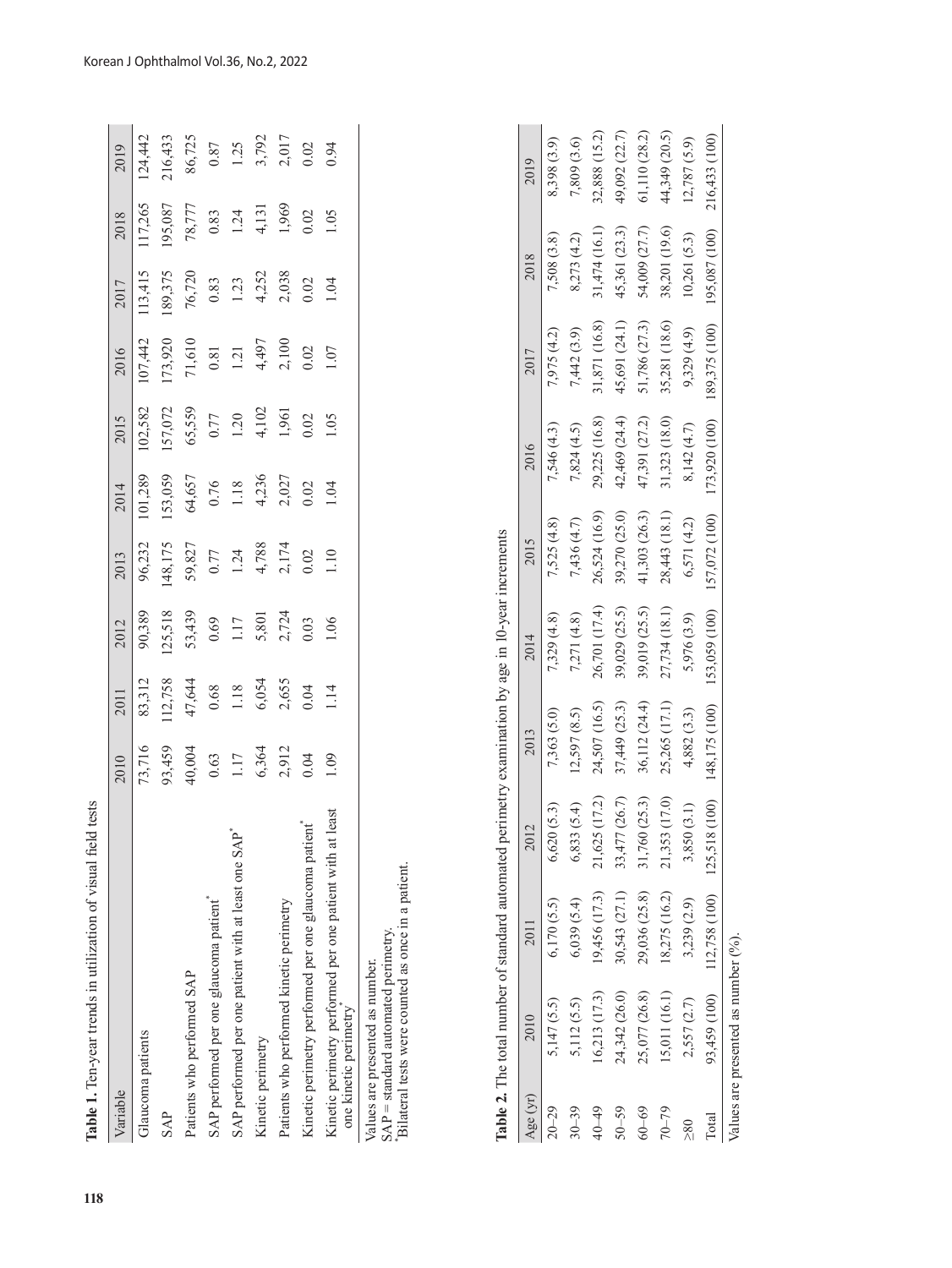|           | <b>Table 3.</b> The total number of kinetic perimetry examination by age in 10-year increments |              |                |             |             |             |                 |             |            |             |
|-----------|------------------------------------------------------------------------------------------------|--------------|----------------|-------------|-------------|-------------|-----------------|-------------|------------|-------------|
| Age (yr)  | 2010                                                                                           |              |                | 2013        | 2014        | 2015        | 2016            | 2017        | 2018       | 2019        |
| $20 - 29$ | 454 (7.1)                                                                                      | 359 (5.9)    | 409 (7.1)      | 196(4.1)    | 152(3.6)    | 88 (4.6)    | 212(4.7)        | 189(4.4)    | 156 (3.8)  | 169(4.5)    |
| $30 - 39$ | $1,002$ $(15.7)$                                                                               | 920 (15.2)   | 903 (15.6)     | 666 (13.9)  | 585 (13.8)  | 498 (12.1)  | 541 (12.0)      | 487 (11.5)  | 429 (10.4) | 393 (10.4)  |
| 40-49     | ,147(18.0)                                                                                     | 1,051 (17.4) | 1,079 (18.6)   | ,140(23.8)  | 955 (22.5)  | 959 (23.4)  | 115(24.8)       | ,122(26.4)  | ,103(26.7) | 938 (24.7)  |
| $50 - 59$ | ,127(17.7)                                                                                     | 1,128 (18.6) | 1,118 (19.3)   | 951 (19.9)  | 950 (22.4)  | 968 (23.6)  | $(0.67)$ (24.4) | 1,126(26.5) | ,121(27.1) | 979 (25.8)  |
| $60 - 69$ | 1,292 (20.3)                                                                                   | 1,296(21.4)  | 1,167 (20.1)   | 972 (20.3)  | 878 (20.7)  | 852 (20.8)  | 922(20.5)       | 785 (18.5)  | 790 (19.1) | 765 (20.2)  |
| $70 - 79$ | 1,042 (16.4)                                                                                   | 1,018 (16.8) | 898 (15.5)     | 696 (14.5)  | 587 (13.9)  | 526 (12.8)  | 518 (11.5)      | 442 (10.4)  | 435 (10.5) | 388 (10.2)  |
| $\geq 80$ | 300(4.7)                                                                                       | 282 (4.7)    | 227 (3.9)      | 167 (3.5)   | 129(3.0)    | 111(2.7)    | 92(2.0)         | 101(2.4)    | 97 (2.3)   | 160(4.2)    |
| Total     | 6,364 (100)                                                                                    | 6,054 (100)  | (100)<br>5,801 | 4,788 (100) | 4,236 (100) | 4,102 (100) | (100) 167       | 4,252(100)  | , 131(100) | 3,792 (100) |
|           | Values are presented as number $(^9\%)$ .                                                      |              |                |             |             |             |                 |             |            |             |

patients. The count significantly decreased with age  $(β = -0.003$ .  $p < 0.001$  (Fig. 3B).

## **Discussion**

Between the years 2010 and 2019, the total number of SAP procedures and the annual average number of tests per person diagnosed with glaucoma or suspect gradually increased. Meanwhile, in terms of kinetic perimetry, the total and yearly average test number per patient decreased.

For identification of functional eye damage and overall management of glaucoma patients, VF testing remains an essential tool. It is clinically useful not only for diagnosis, but also for determination of treatment outcomes [11-15]. According to our present study's results, the annual average number of SAP procedures performed per glaucoma patient in Korea increased; the average for the years 2016 and 2019 was 1.23 SAP procedures per year. Previous stud ies have investigated the connection between VF examina tion frequency and identification of clinically meaningful rates of change in glaucoma. It seems reasonable to posit that increased frequency of VF testing would lead to earli er detection of glaucoma progression. However, Wu et al. [16] found contradictory evidence that the increase of test number does not proportionally shorten the time necessary for detection of progression. Also, they suggested that two reliable tests at baseline, followed by semiannual testing, can be considered to be a reasonable compromise for both progression detection and minimization of health care re sources' burden in clinical practice. It should be noted though, that the frequency as well as intervals of VF ex amination should also be guided by consideration of pro gression risk factors along with age and life expectancy [17].

The continuous increase in the number of patients on whom at least one SAP was performed indicates that more glaucoma or suspect patients are being monitored by SAP at tertiary hospitals. Even taking into account the increase in the total number of glaucoma patients, patients on whom SAP was performed at tertiary hospitals showed a greater increase. This might suggest that monitoring of disease progression in glaucoma or suspect patients at tertiary hospitals still depends on SAP despite the recent widespread use of imaging techniques such as OCT. One explanation for this increase might be patient referral to tertiary hospitals. In Korea, a substantial number of glau -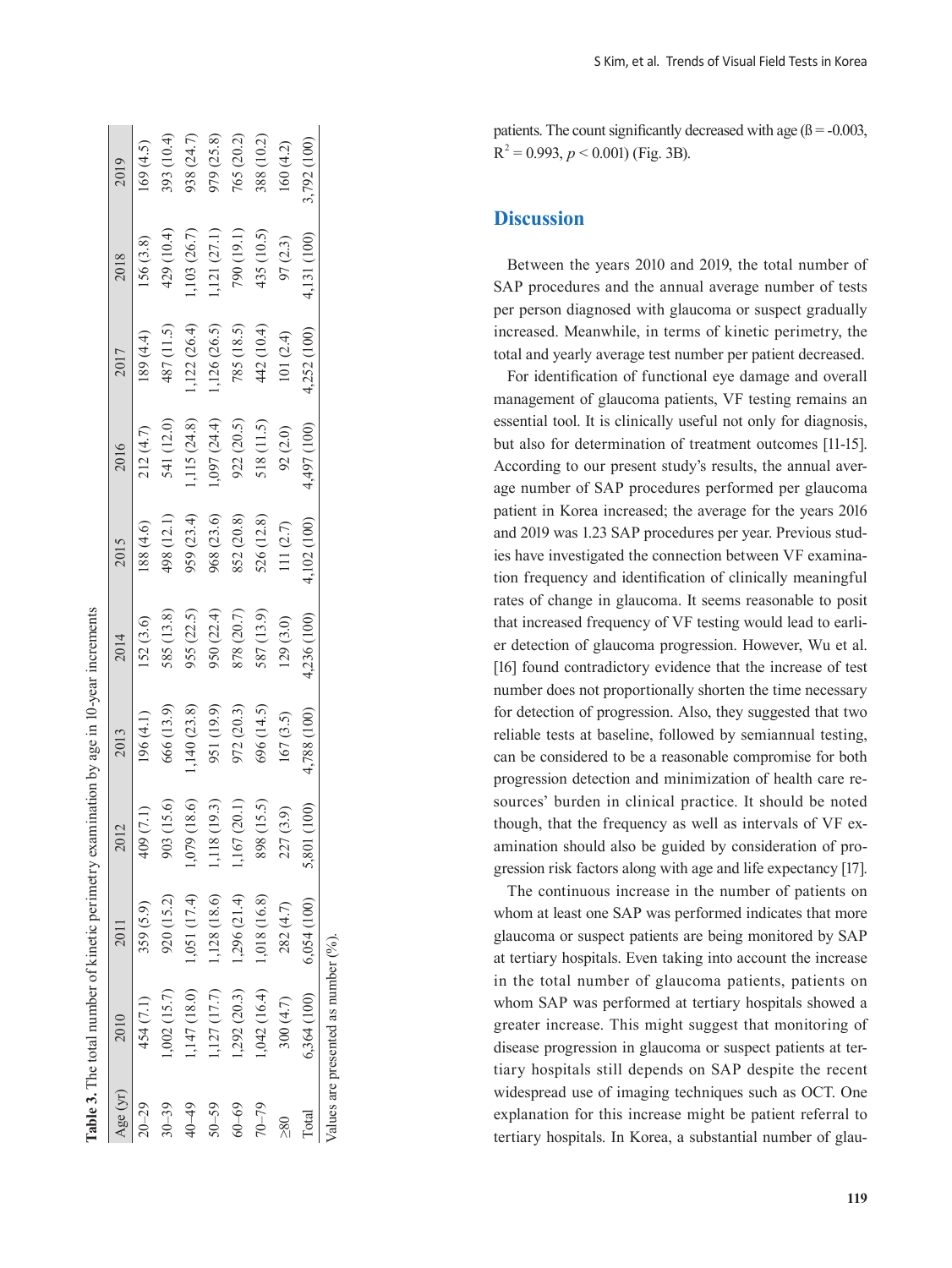coma patients, especially those at the moderate-to-advanced stage, are referred to tertiary hospitals, because most of the glaucoma subspecialists are concentrated in tertiary hospitals. Also, small hospitals may not have adequate facilities or technicians for VF examinations.

Notably, the annual average number of SAP performed per patient showed a statistically significant increase within the last decade. Despite the recent widespread use of imaging techniques such as OCT, SAP still seems to be valued for monitoring of disease progression in glaucoma or suspect patients at tertiary hospitals. However, clinicians' glaucoma management patterns might differ between tertiary and smaller hospitals. It is possible that the use of SAP has decreased in smaller hospitals; thus, future studies should address the patterns of VF test utilization at smaller hospitals.

With regard to kinetic perimetry, the average test number per glaucoma or glaucoma-suspect patient decreased over the course of the decade of interest. The disadvantages of kinetic perimetry examination are its relatively long time and the susceptibility of its results' reliability to reductions up to 30% due to manual manipulation [18]. Every stimulus manipulation by the examiner affects how the patient will respond. Therefore, kinetic perimetry requires skilled technicians to obtain reliable results, and a lack of experienced technicians might be one of the reasons for the downtrend in testing. On the other hand, for SAP, a new tool and strategy known as the Swedish Interactive Threshold Algorithm (SITA), which includes SITA Standard, SITA Fast, and SITA SWAP (short-wavelength automated perimetry), has been developed. The SITA methods reduce testing time by half and offer good reproducibility as well as diagnostic performance. SITA Standard 24-2 testing can be run in as short a time as 4 minutes, and SITA Fast 24-2 testing can be as fast as 2 minutes [19-21]. Therefore, it is possible that this difference in ease of use in clinical settings caused the opposite trends in the utilization of SAP and kinetic perimetry.

The annual average number of SAP procedures and kinetic perimetry examinations per patient decreased significantly as patient age increased, which decline was shown to be greater in the case of kinetic perimetry. The reasons for the VF test number decrease with increasing age are not yet clear. VF examination is a subjective test that is greatly influenced by the reliability of patients' cooperation [22] as well as the length of the testing time. As for the

**Table 4.** Four-year trends in utilization of visual field tests in treated glaucoma patients

| Variable                                                                                                                       | 2016    | 2017    | 2018    | 2019    |
|--------------------------------------------------------------------------------------------------------------------------------|---------|---------|---------|---------|
| <b>SAP</b>                                                                                                                     | 106.053 | 115,068 | 120,506 | 136,633 |
| Treated glaucoma patients who performed SAP                                                                                    | 44,038  | 47,114  | 48.583  | 54,318  |
| SAP performed per one glaucoma patient <sup>*</sup>                                                                            | 0.49    | 0.51    | 0.51    | 0.55    |
| SAP performed per one treated glaucoma patient with at least one SAP                                                           | 1.20    | 1.22    | 1.24    | 1.26    |
| Values are presented as number.<br>$SAP =$ standard automated perimetry.<br>Bilateral tests were counted as once in a patient. |         |         |         |         |



rı<br>in<br>12 20–29 ing to 10-year age increments. (B) The annual number of treated glaucoma patients who performed at least one SAP. **Fig. 4.** (A) The total number of standard automated perimetry (SAP) performed in tertiary hospitals for treated glaucoma patients accord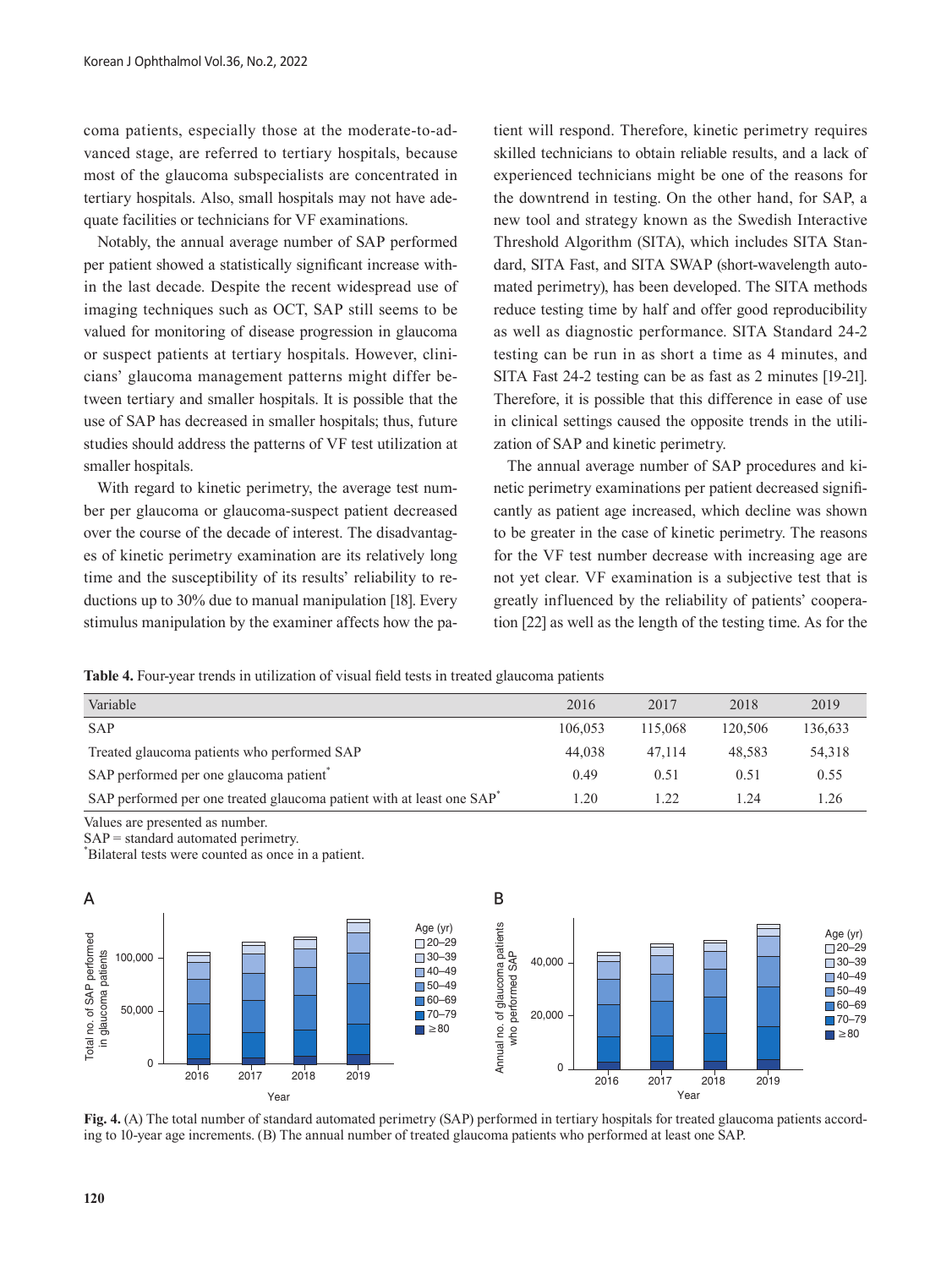factors influencing VF test reliability, one of the major ones is patient age [23]. It is considered that for this reason, clinicians tend to order fewer VF tests for patients in older age groups; it also might explain why the decrease in the number of examinations by kinetic perimetry, which process is relatively time consuming, is larger among older patients. Severity of glaucomatous VF defect and test time also are known factors affecting VF test reliability. More severely depressed VF mean deviation and prolonged test time were found to be significant factors for low reliability indices (i.e., fixation loss, false-positive error, and false-negative error) [23]. Therefore, further research on how these factors affect the pattern of VF usage in accordance with age is needed.

When interpreting the present results, readers of this report should be mindful of several points. First, although we considered diagnostic codes along with drug/surgery codes in order to accurately select patients diagnosed with glaucoma, inaccurate diagnostic coding in the claims data remains a possibility. Also, we analyzed only 4 years of data for glaucoma drug usage, due to the 2016 drug-ingredient code changes. Second, we did not include patients who had been diagnosed as congenital glaucoma. It is possible that these patients had grown up into adulthood and underwent VF tests for monitoring of glaucoma progression. Although the annual number of adult patients diagnosed with code Q15 (including congenital glaucoma and other congenital malformations in eyes) was less than 500 per year between 2016 and 2019 according to the HIRA open database, future studies on VF trends should consider glaucoma codes assigned from a young age. Third, since the information we gathered was on VF examinations that had been performed in tertiary hospitals, our results cannot reflect the numbers of tests conducted in smaller hospitals. There are patients who are managed only in smaller hospitals or treated in both smaller and tertiary hospitals. Definitely, future research should address the patterns of VF tests performed on glaucoma or suspect patients at smaller hospitals. Fourth, the HIRA data unfortunately lack any detailed ophthalmic information, for example, glaucoma severity, progression rate, or other risk factors. Therefore, it was not possible for us to analyze the variation in the numbers of VF tests according to such clinical factors. Further investigations are needed in order to explore the clinical factors related to the use of VF examination in Korea and its trends. Fifth and finally, since the HIRA open database does not provide the exact data on whether a test was performed in one eye or in both eyes at a time, the current study estimated the trend of VF utilization under the assumption that all patients had VF tests in both eyes. We believe that this assumption did not have a significant impact on the overall trend of VF test utilization, provided that the number of patients undergoing unilateral tests from year to year does not fluctuate significantly. However, if there were many patients who had only one eye tested, the frequency of VF testing may have been underestimated.

In conclusion, between 2010 and 2019, the annual average number of SAP procedures performed per glaucoma or glaucoma-suspect patient showed a slight increase. Meanwhile, there was a significant decrease in the annual average number of kinetic perimetry examinations performed per patient. Future investigations are needed in order to explore in finer granularity the trends and clinical factors related to the use of VF examination in Korea.

**Conflicts of Interest:** None. **Acknowledgements:** None. **Funding:** None.

## **Supplementary Materials**

**Supplementary Table 1.** The antiglaucoma medications ingredient codes classified according to the Korean Health Insurance Review and Assessment

Supplementary Table 1 is available from: https://doi. org/10.3341/kjo.2021.0108.

## **References**

- 1. Jonas JB, Aung T, Bourne RR, et al. Glaucoma. *Lancet* 2017;390:2183-93.
- 2. Turalba AV, Grosskreutz C. A review of current technology used in evaluating visual function in glaucoma. *Semin Ophthalmol* 2010;25:309-16.
- 3. Gardiner SK, Crabb DP. Frequency of testing for detecting visual field progression. *Br J Ophthalmol* 2002;86:560-4.
- 4. Blumberg DM, De Moraes CG, Prager AJ, et al. Association between undetected 10-2 visual field damage and vision-related quality of life in patients with glaucoma.